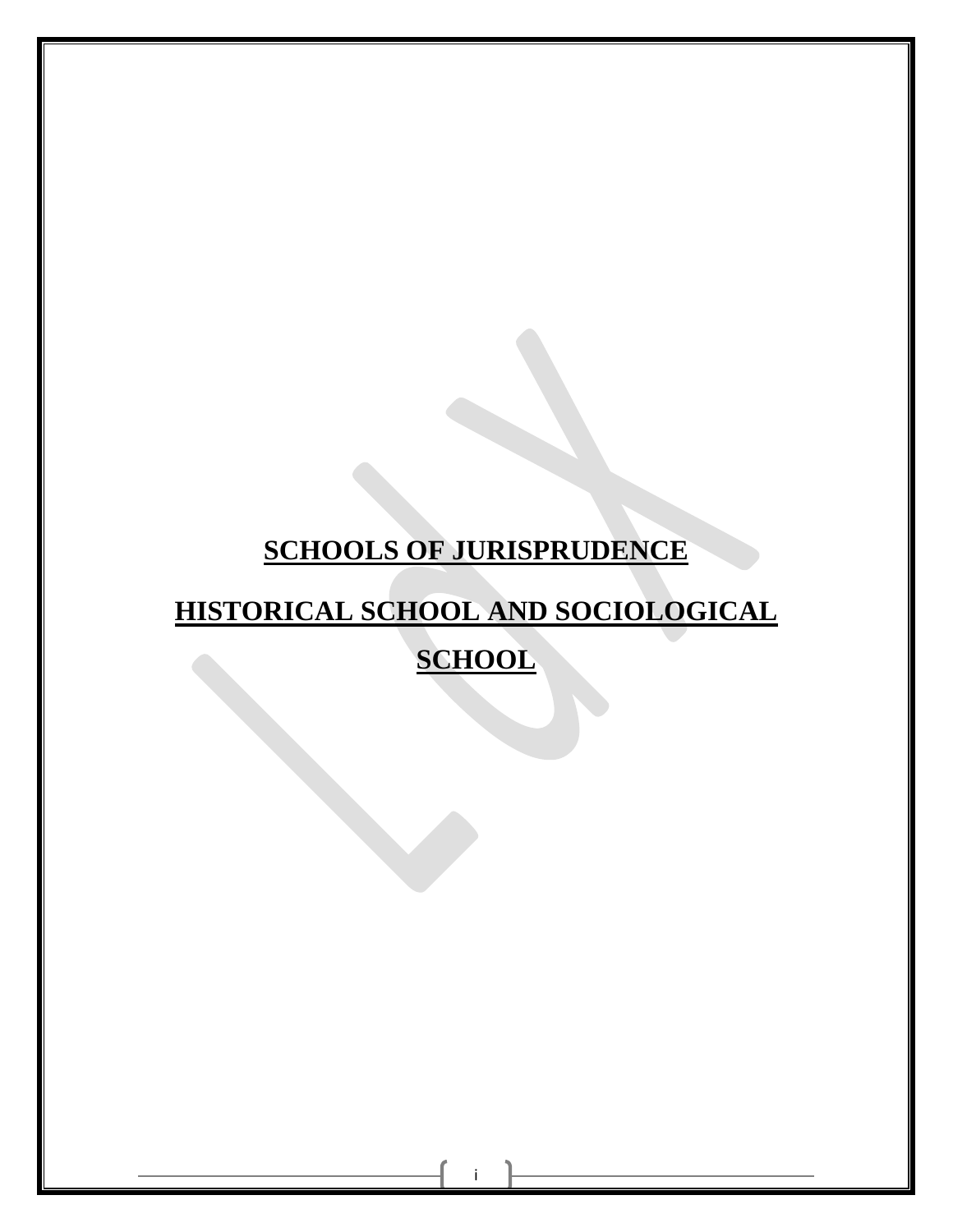## **TABLE OF CONTENTS**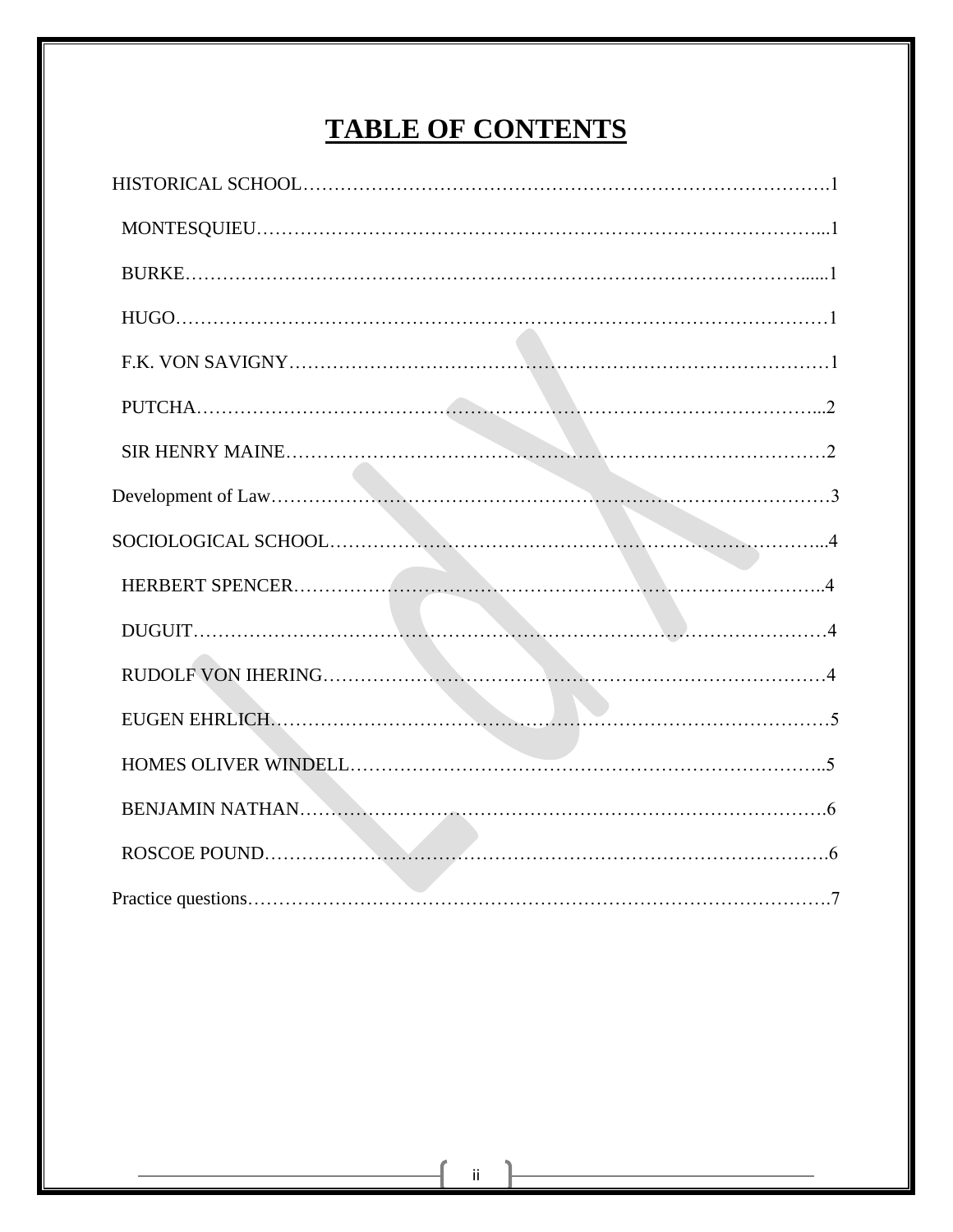## **HISTORICAL SCHOOL**

Historical jurisprudence, viewed law as a legacy of the past, a product of each individual community or people of nation impeding any reflecting its peculiar traits, unique customs, special habits and other peculiarities which are deeply rooted in its heritage and culture. Accordingly, historical jurists regard law a biological growth, an evolution any phenomena and not as an arbitrary fanciful and artificial creation.

## **MONTESQUIEU (1689 -1755)**

Sir Henry Maine observed, that Montesquieu was the first jurist who followed the historical method. He made researches into the institutions and laws of various societies and come to the conclusion that "Laws are the creation of climate, local situations, accident or imposture". Though he did not lay any principles as to relation between the law and society, yet his suggestion that the law should answer the needs of the time and place was a step in the direction of new thinking. His famous work is the "Spirit of law" approved in 1948.

## **BURKE (1929-1797)**

He stressed the importance of tradition and gradual growth of law against wreck less shifting of political order as advocated by French revolution arise.

## **HUGO (1583.1645)**

The view of Hugo is that law like language and manners of people forms itself and develops as situated to the circumstances. The essence of law is its acceptance, regulation and observance by the people.

## **F.K. VON SAVIGNY (1779.1861)**

He is the founder of Historical school. To him law is a product of time, the germs of which like the germs of state, exists in the nature of men as being made for society and which develops from this germ in various forms according to the environing influences which play upon it. He observed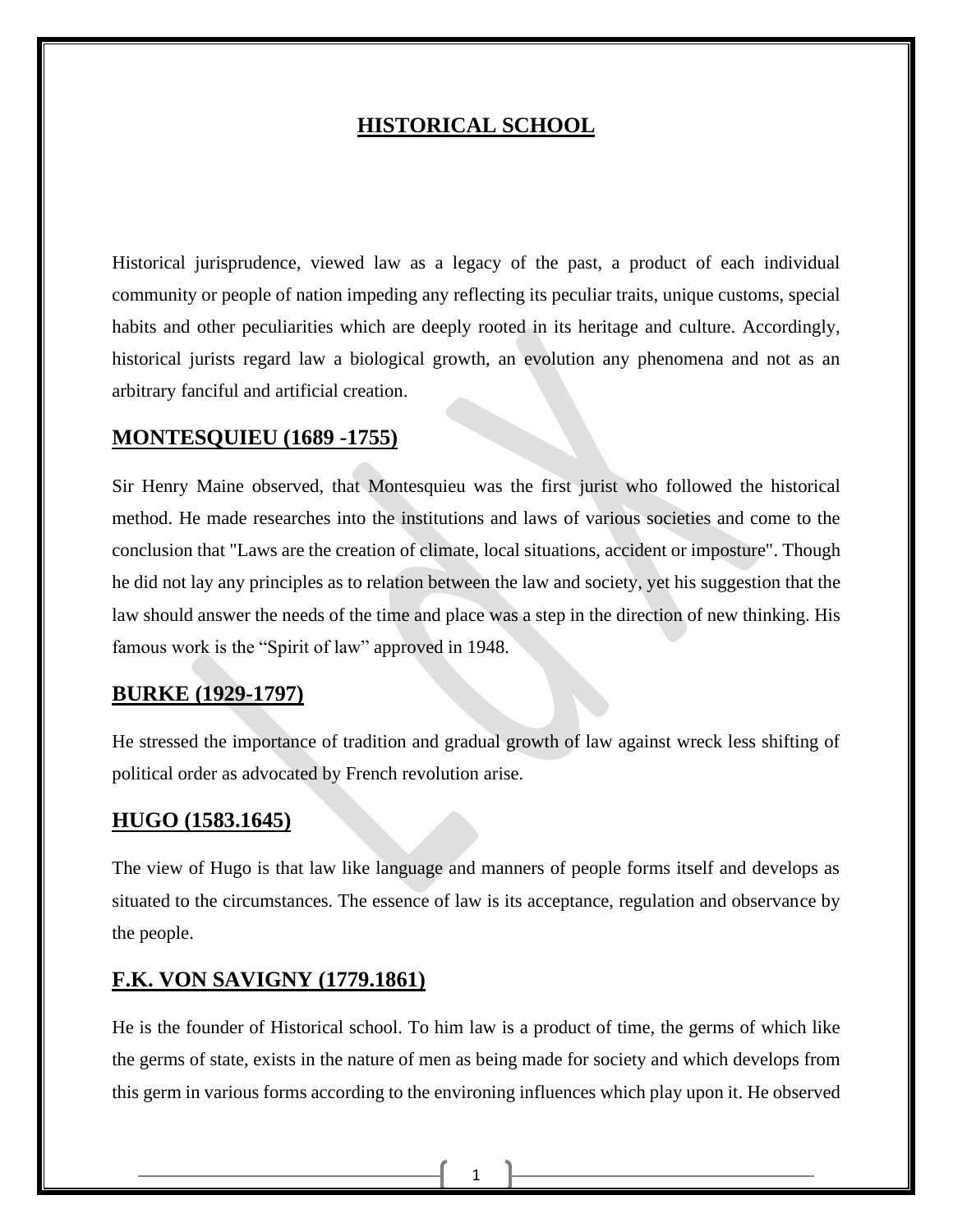that the law is prehistoric. In all societies it is found already established like their language manners, and political organization law languages, customs and government have no existence but one force and power in people. According to Savigny, law is a rule of human action and conduct sanctioned by national usage. It is always based on popular support and approval. He held that all early laws was customary and the function of legislation is merely to supplement and re define customs. Customary law is a law as an expression of the general consciousness of right and not by virtue of sanction of legislature. To him law like language, grows with the growth and strengthens with the strength of people and finally dies away as the nation loses its nationality. Law is henceforth more artificial and complex, since it has a twofold life as a part of the aggregate existence of the community which it does not cease to be and secondly as a district branch of knowledge in the hands of jurists. According to him the nature of any particular system of law was reflection of the spirit of the people who evolved it. This was later characterized as Volksgeist by Putcha, a disciple of Savigny. Savigny's thesis has been criticized on the grounds national consciousness alone cannot make law for so, also every custom has not the force of law. Volksgeist is not only the source of law similarly customs not always based on popular consciousness. As to contribution we may said that he interpreted jurisprudence and law. In terms of peoples will Volksgeist and this sowed the seeds of modem anthropological and sociological law in relation to society comparative is another development which has emerged as a result of Savigny's work.

## **PUTCHA (1798-1856)**

To him the idea of law came due to conflict of interest between the individual will and general will. That automatically formed the state which delimits the sphere of the individual and develops into a tangible and workable system. The contribution of Putcha is that he gave two fold aspect of human will and origin of state.

## **SIR HENRY MAINE (1822-1888)**

Sir Henery Maine was the legal member of viceroys' executive council in India. He is mainly associated to Historical school of jurisprudence. His main works are Ancient Law village community "Early History of Institution" and dissertation on early law and customs. His evolution of law is based on the evolution of society, may be the Hindu, Romans, Anglo Saxon's Celtic, Hebrew or German communities.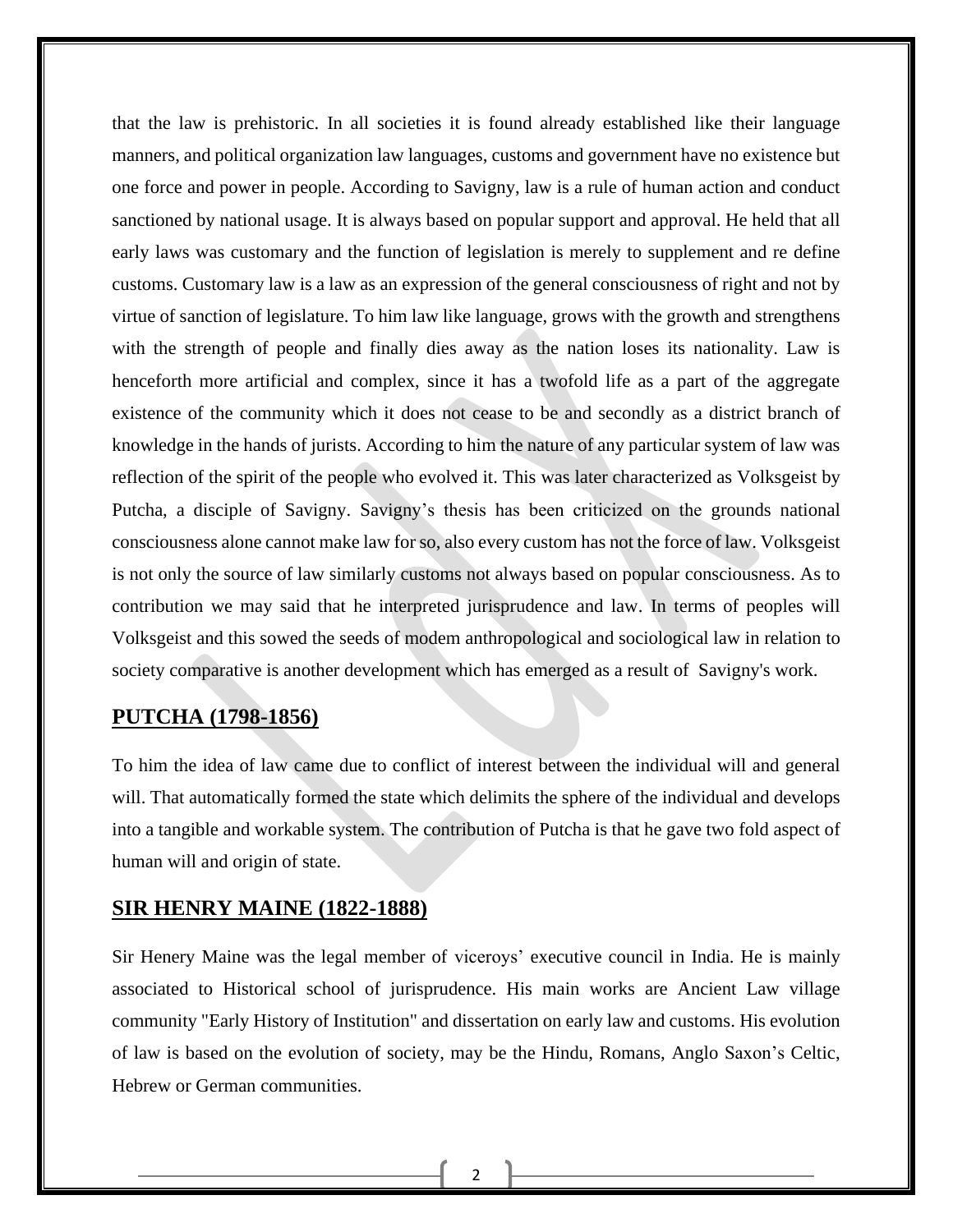## **Development of Law**

Maine made a comparative study of law of the various legal system and traced the course of their evolution, though he gave no definition of Law. As per Maine the law developed through the following stages-

(1) At first the law was made by the commands of the rules believed to be acting under the divine inspiration as the inspiration by Thermites in the Homeric poems.

(2) In the second stage the command crystallize in to customary law.

(3) In the third stage the knowledge and administration of customs goes into the hands of a minority usually of a religious of a religious nature, due to the weakening of the power of original law makers.

(4) Then under fourth stage, comes the era of codes. Now law is promulgated in the form of a code, as solon's attic code, or the twelve tables in Rome. Maine further states that the societies which do not progress beyond the fourth stage which classes the era of spontaneous legal development are static societies. The societies which go on developing their law by new methods are called progressive. Progressive societies develop their laws by three methods - (1) Legal fiction (2) equity  $\&$  (3) legislation. Legal fiction change the law according to the changing needs of the society without making any change in the letter of law. These are innumerable examples of it in English and Roman law. Equity consists of those principles which are considered to be invested with a higher sacredness than these of positive law. It is used to modify the last which is most direct and systematic method of law making. As to contributions of Maine, we find in him a very balanced view of history. Sevigny explained the relation between community and the law but Maine went further and pointed out the link between development of both and purged out many of the exaggerations which Savigny had made. Maine studied the legal system of various communities and by their analysis laid down a comprehensive development of law. He reorganized legislation as a very potent source of law. He used the study of legal history mostly to understand the post and not to determine the future course and standards, and in this field he made valuable contribution to legal theory. Maine's theory preaches a belief in progress and it contained a sociological approach.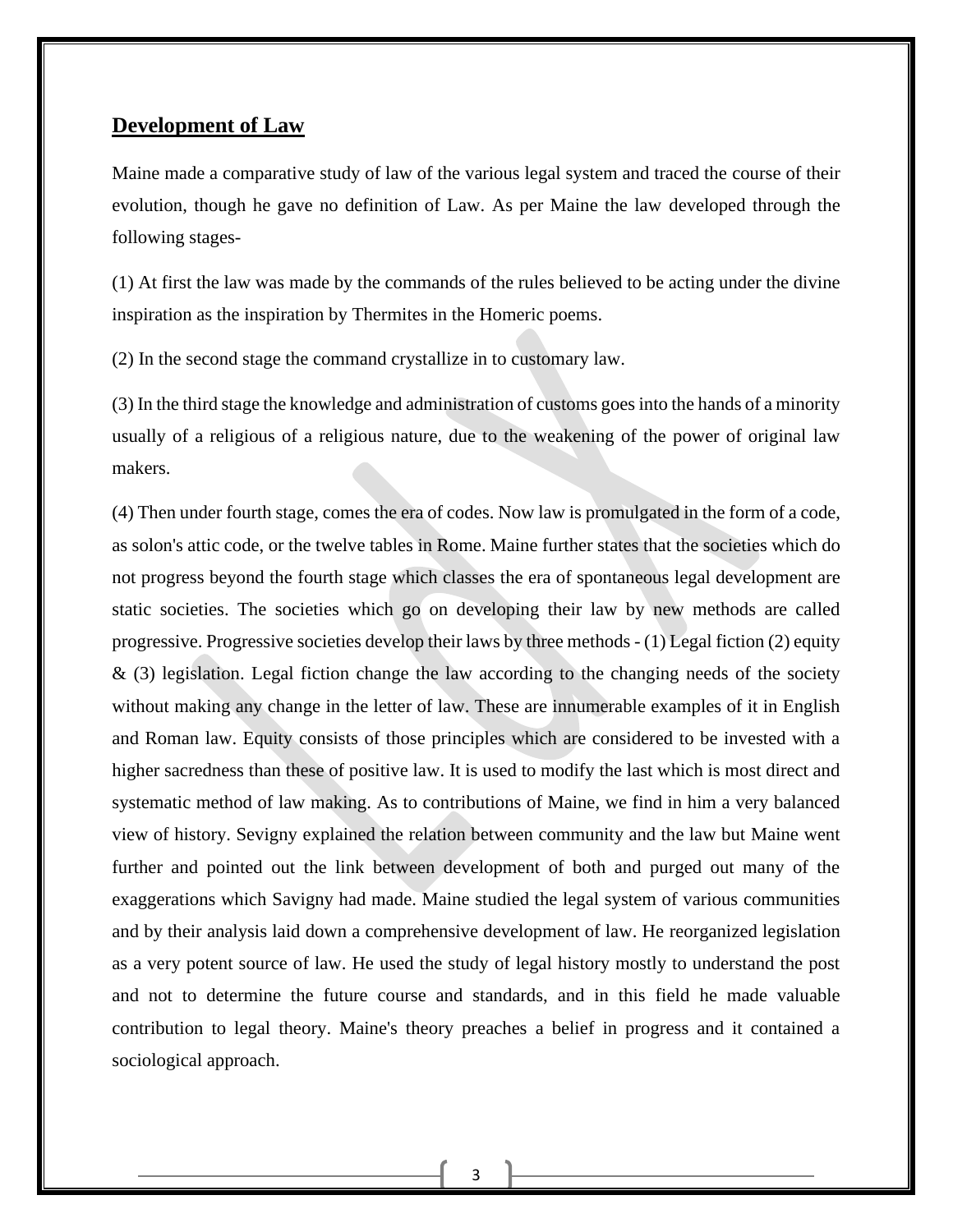## **SOCIOLOGICAL SCHOOL**

Sociological school to study law in terms of immediate needs and requirements of individuals and other varying social groups. In its view law is wholly concerned with its effects or results on society rather treating law as a will of God or command of sovereign or universal reason or Volksgist of people. In the functional sense how the law works or what are its effect and social consequences is actual are the key points that underline the basis of sociological jurisprudence.

#### **HERBERT SPENCER (1820-1903)**

In his famous work "Principles of Sociology" Spencer traced this theory of the origin of law. To him law arises from four sources inherited usages with quasi-religion sanctions, injunctions of deceased leaders, the will of the predominant man and collective opinion of the community. For Spencer evolution was the key point of the understanding of human progress.

#### **DUGUIT (1859-1928)**

All human activities and organization should be directed to the end of ensuring the harmonious working of man with man" Durguit calls it the "Principle of social solidarity". To Duguit the essence of law is to reconcile resolve and comprise the interest of the individuals in the interest protecting and promoting the larger social good. Law according to him consists of duties without corresponding rights. Thus the soul of the law is duty. Duguit further says that the law is a spontaneous product of individual consciousness, inspired at the same time by social necessity and the sentiments of justice. This and this can be the norms of law. That being so legislation can only be conceived of as a means of expression of the rules of law. The legislator does not create it, he defines it only.

#### **RUDOLF VON IHERING (1818-1892)**

"The spirit of law" is the main work of Ihering, but he is very well known for his principal Wor Der Zweck in Reett (1877 -83) translated or "Law as means to an End" He says that the law is coericon organised in Act from by the state. It is a process to achieve a proper balance between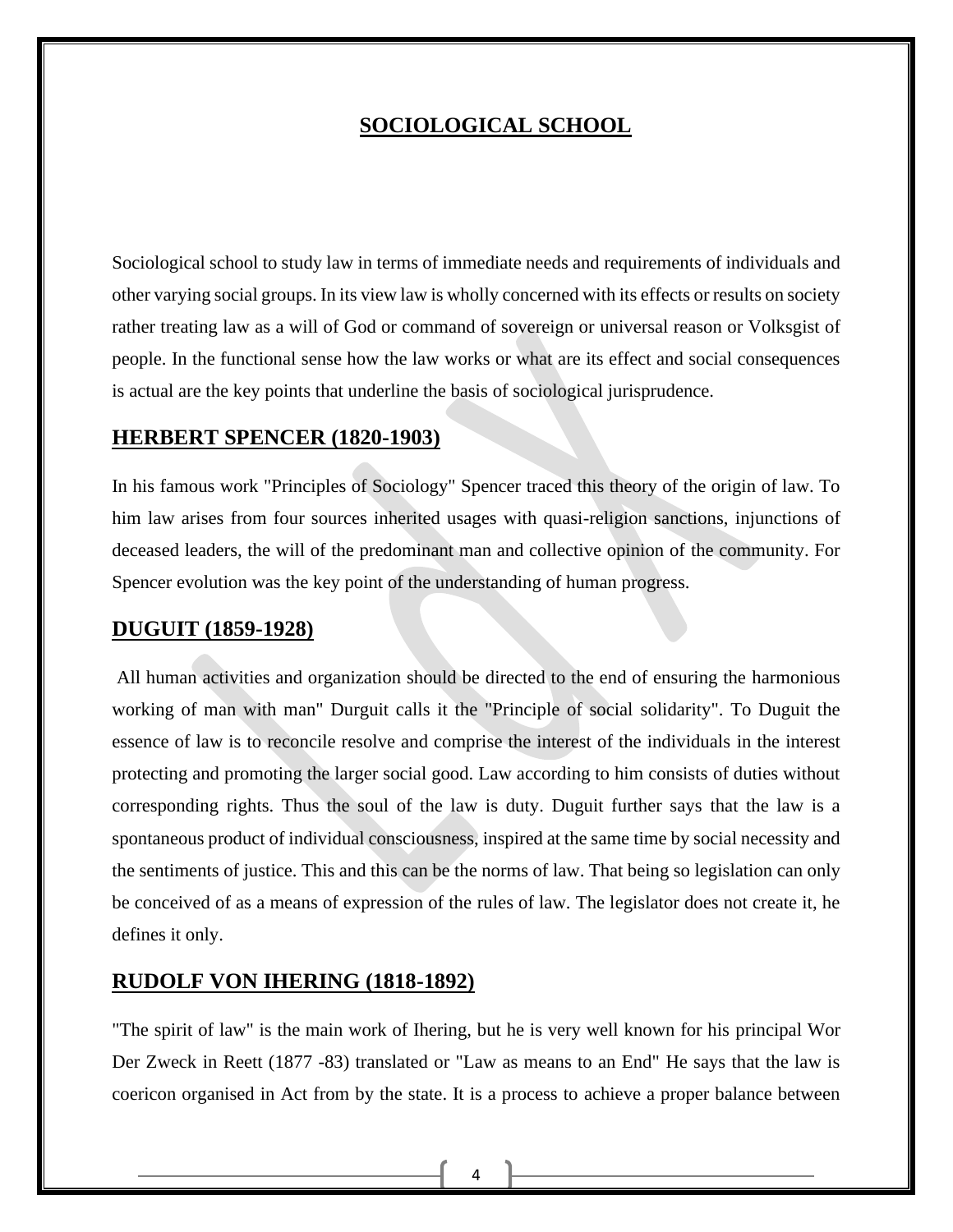social and individual interests. It is through two impulses viz, coercion and reward that society compels individuals to subordinate selfish individual interest to social purposes and general interests. Thus his insistence on the need to reconcile competing individuals and social interest made him "the father of modern sociological jurisprudence that inspired jurists like Roscoe Pound and others.

#### **EUGEN EHRLICH (1862-1922)**

Ehrlich expounded the organic concept of living law by avoiding Sevigny's mystical nation of Volksgeist for which he stipulated the nation of facts of law and of living law. His living law therefore exists outside and beyond the four walls of positive law, in other words in society itself. He says, at present as well as at any other time, the center of gravity of legal development lies not in legislation not in juristic science, nor in judicial decisions but in society itself: Further he says there in order to study the living law one must turn to marriage contracts, leases, contracts of purchase, wills, the octal order of succession, partnership articles and by laws of corporations. To him codes may be technically in force in the sense that a court may apply their provisions it they are called in questions, but frequently a community ignores the codes and lives according to the rules created by consent.

Hence to understand the legal life of a community the jurists must supplement his study of code or decisions of courts by an analysis of facts: To attempt to implosions the laws of a people within the sections of code is about as reasonable as to attempt to confine a stream within a pond. The water that is put in the pool is no longer a living stream but a stagnant pool but little water can be put in the pool. He suggests to study living law. To him the real law consists not of propositions but of legal institutions created by the life of groups within society, hence required study of functional institutions that create law.

#### **HOMES OLIVER WINDELL (1841-1935)**

His famous work is the "Common Law". To Holmes, Life of law has not been experience. To Holmes Law is the expression of the dominant force of the community as enunciated by the Judges Likewise he considers law to protect and promote the collective group interests vis-a-vis individual interests.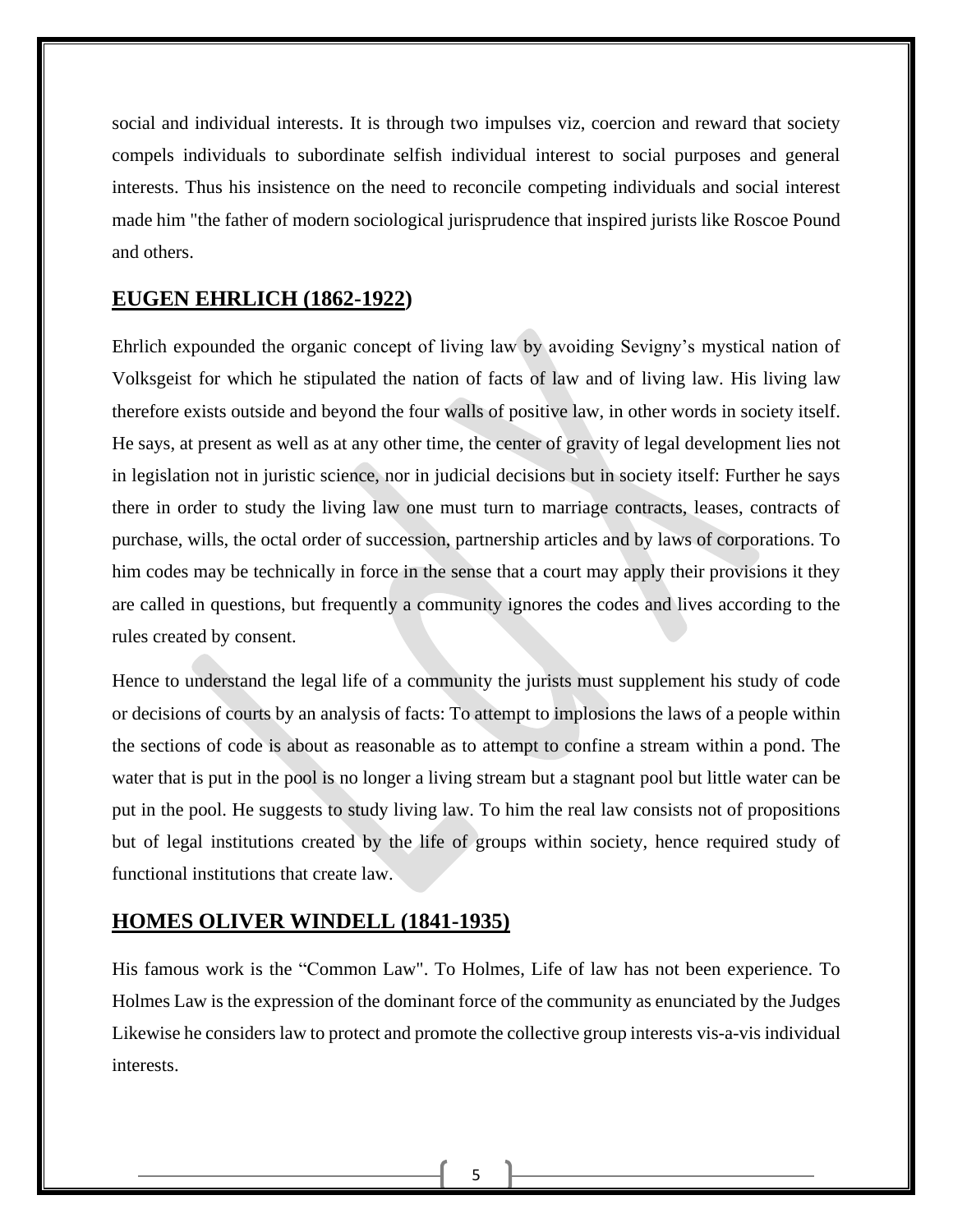## **BENJAMIN NATHAN (1870-1938)**

He was the judge of U.S. Supreme Court (1932-38), to him law is nothing but what is expounded in concrete situations in the form of judgment by court. In consonance with custom, history, traditions and needs of people. He remarked that logic, history, custom, utility and the accepted standards of right conduct are forces which singly or in combination shape the process of law.

## **ROSCOE POUND (1870-1964)**

In twentieth century Pound is regarded as the father of sociological jurisprudence in U.S.A for his scholarly writings and works. Some of his celebrated works are "Spirit of the common law" in 1921. An Introduction to the philosophy of law "1922 "Interpretations of legal history" 1923, Law and morals 1926, Contemporary Justice theory" 1940, "Social control through law" 1942 "The task of law" 1944 etc. Pound looks at law as a pragmatist from the point of view of its working, ends, consequences, fruits, and effects on society. His attitude is functional and he measures law only in terms of social ends for which law is designed to serve.

Pound has formulated also a new concept of law popularly known as social Engineering" when he conceives law as an administration as a part of much wider process of social ordering, functioning through courts and administrative agencies with the aid of legal precepts serving as partial guides.

If law is viewed as social engineering, the end is conceived to be the satisfaction of all demands and securing of all interest with a minimum of conflict so that the means of satisfaction have the widest possible destruction. Just as engineers minimise friction. And waste when dealing with machinery, similarly jurists ought to enable to resolves, conflicts in society In the Interests of harmony, reform and progress. This methodology is described by provide as social Engineering which is actually the operation of law rather than abstract contents Since the society is always changing, the law should be adopted and readopted to the needs of individuals and society. He therefore stresses the need of paramount co-ordination and co-operation between the legislators, administrators, judges and jurists to work in unison towards the realization and effectual implementation of law for security social harmony and social Justice.

The word engineering has been criticized in the pound's theory because it suggests a mechanical application of the principles to social needs. But it seems that pound has used this words as an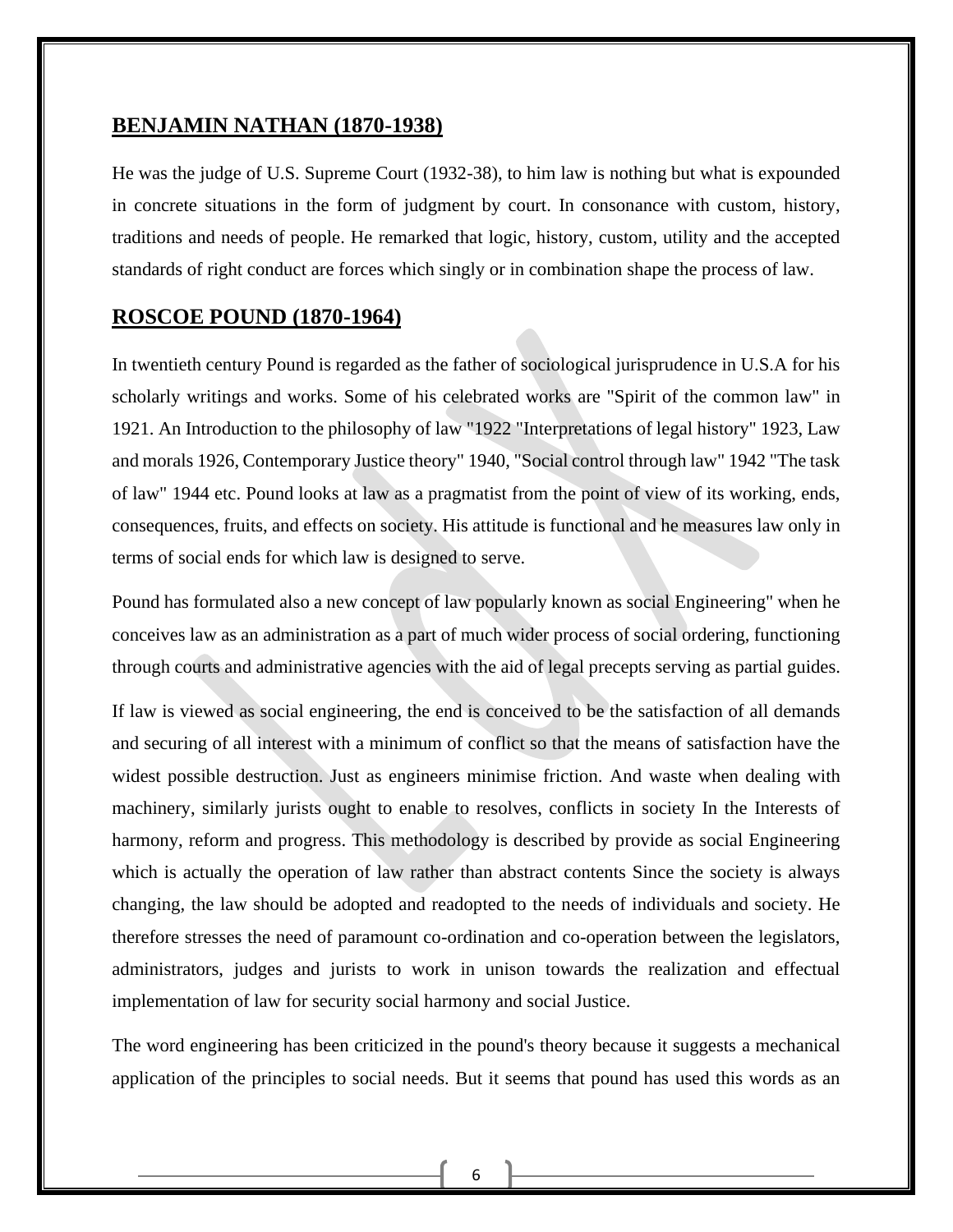example for comparing and indicating the problems which the law has to face the objective which it has to fulfill and the method which it will have to adopt for the purpose Another criticism is that the word engineering ignores an important part of law which develops and evokes in the society according to the social needs. But his contribution is great his legal philosophy is free from dogmas. He emphasis engineering but does not forget the task of maintaining a balance. His approach is experiment. He points out the responsibilities of lawyer, Judge and justly and gives a comprehensive picture of the scope and field of the subject.

## **Practice questions**

(1)Who is the father of historical jurisprudence?

- a) Savigny
- b) Roscoe Pound
- c) Henry Maine
- d) Duguit

(2)As per Maine the law developed through how many stages?

- a) 4
- b) 5
- c) 6
- d) 7

(3)According to Maine progressive societies develop their laws by which three methods?

- a) Legal fiction, Equity, Legislation
- b) Justice, equity, liberty
- c) Sovereignty, equality, liberty
- d) Liberty, legal fiction, legality

(4)What is the famous work of Herbert Spencer's where he traced the theory of origin of law?

- a) Principle of sociology
- b) Principle of social solidarity